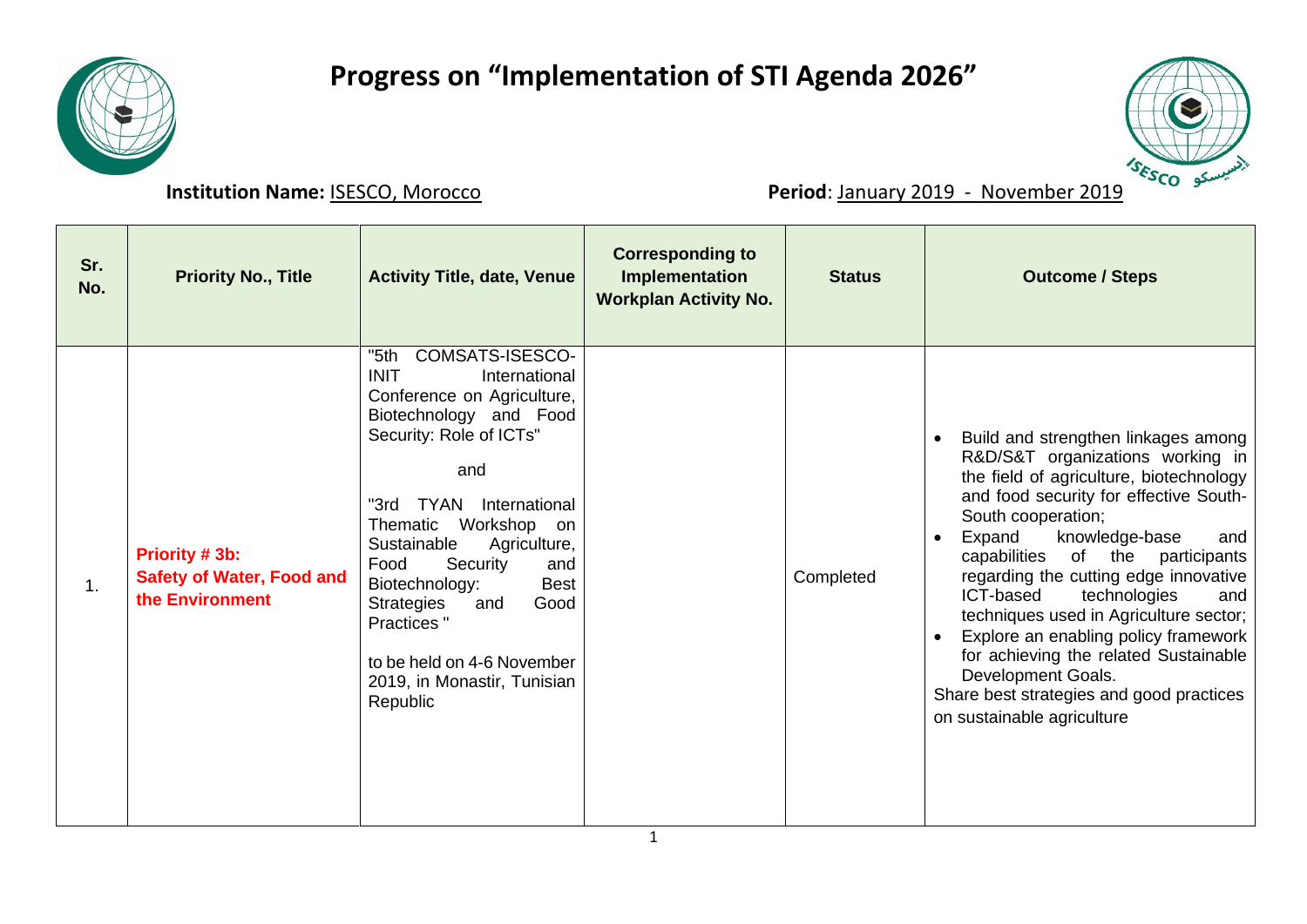| Sr.<br>No. | <b>Priority No., Title</b>                                                                                                                                              | <b>Activity Title, date, Venue</b>                                                                                                                                                                                                                                                                                                            | <b>Corresponding to</b><br>Implementation<br><b>Workplan Activity No.</b> | <b>Status</b>          | <b>Outcome / Steps</b>                                                                                                                                                                                                                                                                                                                                                                                     |
|------------|-------------------------------------------------------------------------------------------------------------------------------------------------------------------------|-----------------------------------------------------------------------------------------------------------------------------------------------------------------------------------------------------------------------------------------------------------------------------------------------------------------------------------------------|---------------------------------------------------------------------------|------------------------|------------------------------------------------------------------------------------------------------------------------------------------------------------------------------------------------------------------------------------------------------------------------------------------------------------------------------------------------------------------------------------------------------------|
| 2.         | Priority #4:<br><b>Ensure</b><br>healthy Lives for all<br><b>citizens</b><br><b>Strengthening public</b><br>health through research<br>and technological<br>advancement | Title:<br>«Construction of a Drinking<br><b>Water Tank»</b><br><b>Date: Mars 2019</b><br>Location: Anouzigrene,<br>Mekanea Region,<br><b>Republic of Mali</b><br>Titre:<br>"Expert Meeting on Halal<br>Certification,<br>Food,<br><b>Standards and Marketing"</b><br>Date: May 13 to 15, 2019<br>Lieu :<br>Yaoundé,<br>République du Cameroun |                                                                           | Completed<br>Completed | The well was built and it is functional<br>Organize sharing and awareness<br>seminars in African Member Countries<br>to raise awareness of the halal concept<br>Encourage the<br>establishment of<br>standardization<br>certification<br>and<br>bodies<br>Establish an African network of<br>experts to promote the concept and<br>facilitate market access by exporters<br>of halal products and services |
| 3.         | Priority #5:<br>Improve the quality of<br><b>Higher Education and</b><br>Research.                                                                                      | Title:<br>Seminar<br>"Regional<br>on.<br>sharing the mechanism of<br>KPI for Accreditation in<br><b>African Universities"</b>                                                                                                                                                                                                                 |                                                                           | Completed              | All members states should harmonise<br>Quality<br>Assurance<br>processes<br>and<br>terminologies in Africa for mutual<br>recognition and mobility<br>Conduct a comparative study of<br>assessment kits by Member States                                                                                                                                                                                    |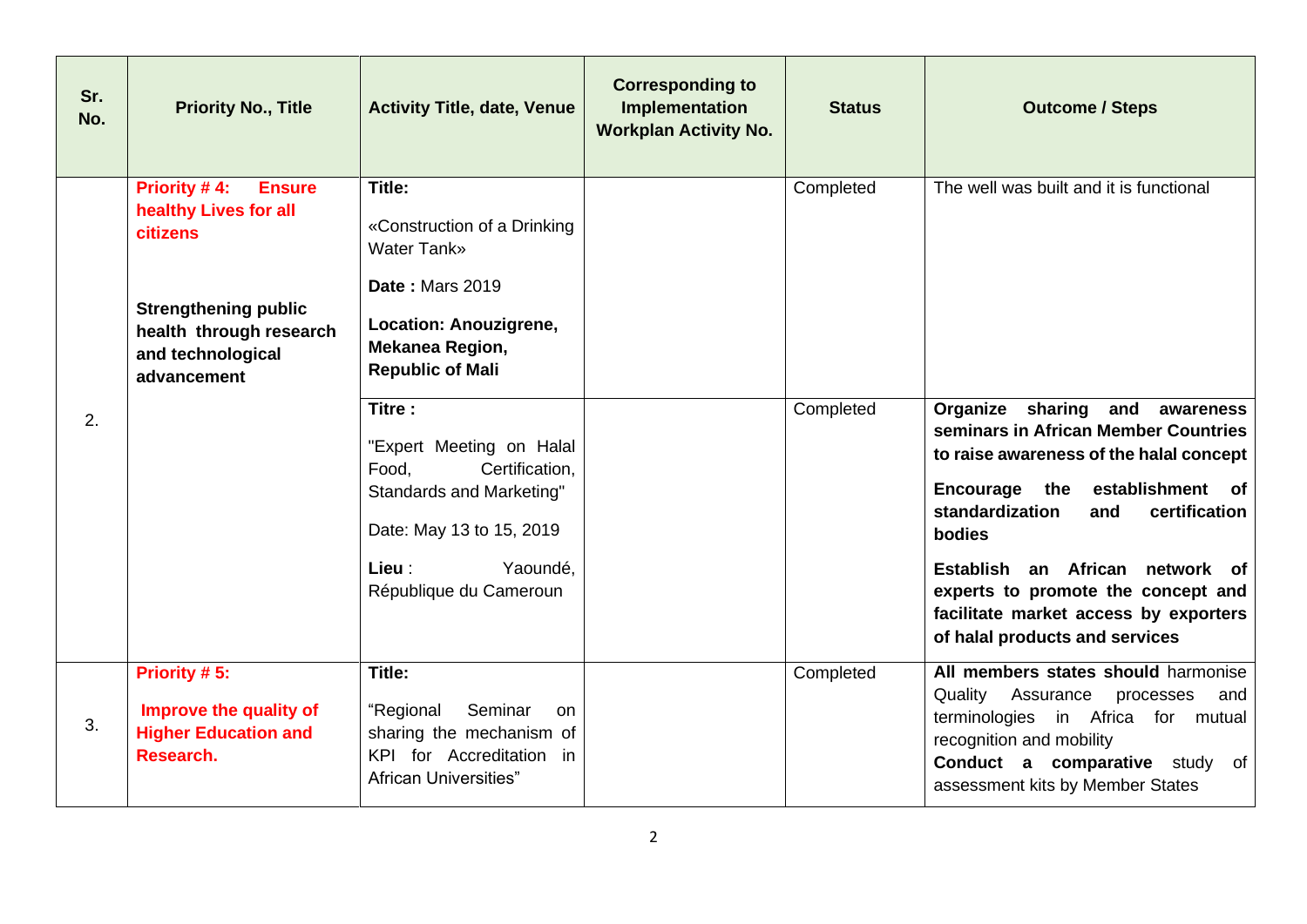| Sr.<br>No. | <b>Priority No., Title</b>                                                                        | <b>Activity Title, date, Venue</b>                                                                                                                        | <b>Corresponding to</b><br>Implementation<br><b>Workplan Activity No.</b> | <b>Status</b> | <b>Outcome / Steps</b>                                                                                                                                                                                                                                                                                                                                                                                                                                                                                                                                                                                                                             |
|------------|---------------------------------------------------------------------------------------------------|-----------------------------------------------------------------------------------------------------------------------------------------------------------|---------------------------------------------------------------------------|---------------|----------------------------------------------------------------------------------------------------------------------------------------------------------------------------------------------------------------------------------------------------------------------------------------------------------------------------------------------------------------------------------------------------------------------------------------------------------------------------------------------------------------------------------------------------------------------------------------------------------------------------------------------------|
|            | 3. Promote<br>networking and<br>linkages within and<br>outside OIC<br>6. Promotion of basic       | Date: 15-16 April, 2019<br>Abuja, Federal<br>Venue:<br>Republic of Nigeria                                                                                |                                                                           |               | <b>Establish a working group to harmonize</b><br>university contributions to ensure an easy<br>review and harmonization process<br><b>UNESCO</b> and <b>ECOWAS</b> should be<br>included in ISESCO meetings to ensure<br>the harmonisation and adoption of all<br>document by African education agencies                                                                                                                                                                                                                                                                                                                                           |
|            | sciences, scientific<br><b>Ethics and social</b><br>responsibility of<br>scientists/<br>engineers | Title:<br>Forum on the effective<br>tools for implementation of<br><b>PIREN Project"</b><br>Date: 25-26 April 2019<br>Venue: Rabat, Kingdom of<br>Morocco |                                                                           | Completed     | PIREN is an important initiative and<br>deserves to be implemented as soon as<br>possible<br>For the sustainability of PIREN, a<br>financial model must be put in place<br>based on the contributions of Member<br>States and alternative financing should<br>come from other sources, such as IDB or<br><b>ISESCO</b> financing<br><b>ISESCO</b> can support advocacy for<br><b>PIREN</b> in Member States<br><b>PIREN</b> must be original in attracting<br><b>NRENs to the Member Sates</b><br><b>Pakistan has offered Cloud services for</b><br>the hosting of PIREN website and the<br>knowledge platform for the initial couple of<br>years. |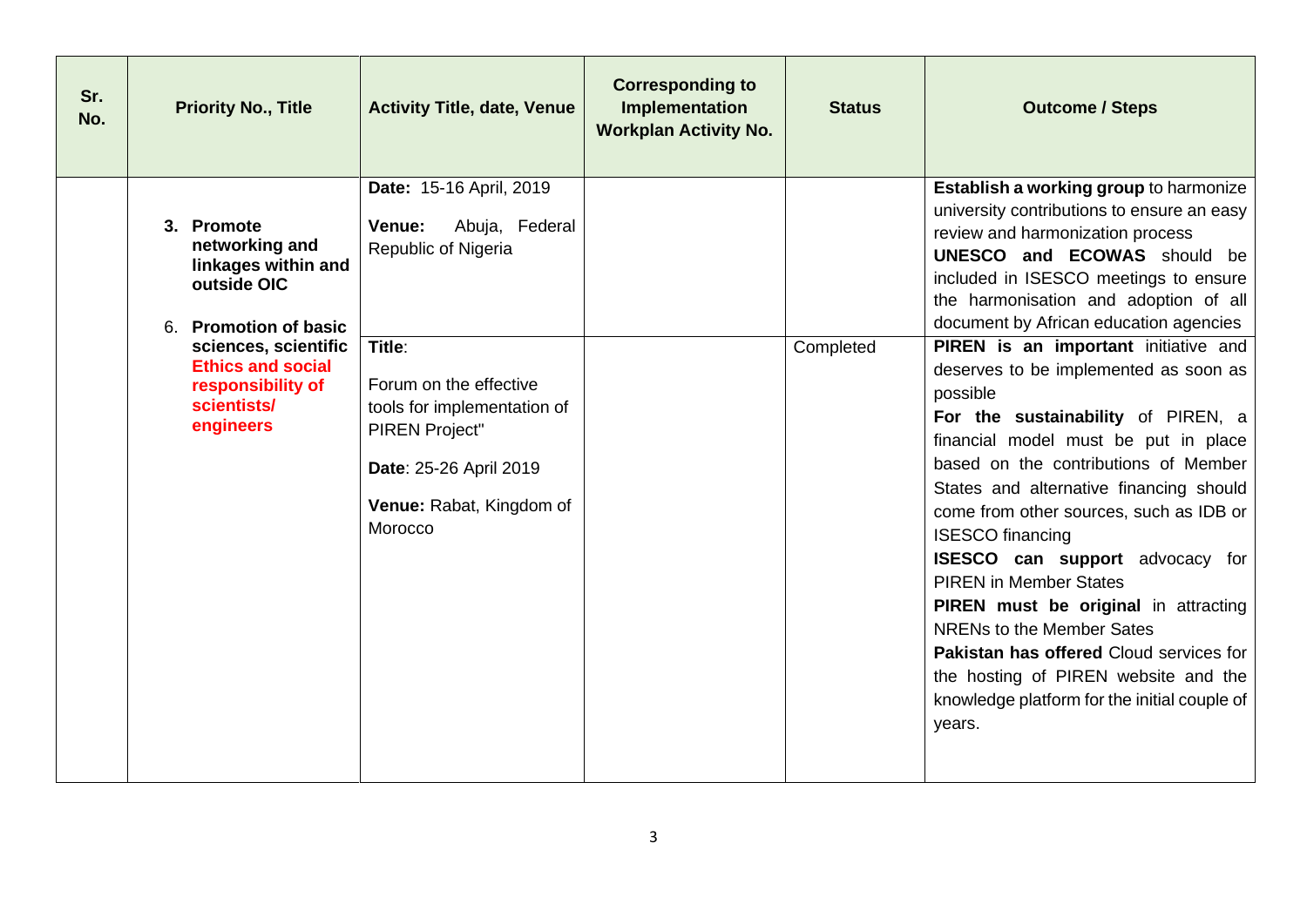| Sr.<br>No. | <b>Priority No., Title</b>                                                                             | <b>Activity Title, date, Venue</b>                                                                                                                                                                                         | <b>Corresponding to</b><br>Implementation<br><b>Workplan Activity No.</b>                                    | <b>Status</b> | <b>Outcome / Steps</b>                                                                                                                                                                                                                 |
|------------|--------------------------------------------------------------------------------------------------------|----------------------------------------------------------------------------------------------------------------------------------------------------------------------------------------------------------------------------|--------------------------------------------------------------------------------------------------------------|---------------|----------------------------------------------------------------------------------------------------------------------------------------------------------------------------------------------------------------------------------------|
|            | Priority #6:<br>The case<br>for Math, Physics,<br><b>Biotechnology and the</b>                         | Title:<br>"Prepare, translate<br>and<br>print in three languages the<br>guide on KPI measurement<br>mechanism"<br><b>Date: Mars, 2019</b><br>Venue: Rabat, Kingdom of<br>Morocco<br>Title:<br>« The Third<br>International |                                                                                                              | Completed     | The guide is finalized in all<br>three<br>languages and is being printed<br><b>Successful</b><br>exchanges<br>between<br>researchers, PhD students and industry in<br>the field of codes, cryptology, and                              |
| 4.         | <b>Chemical Sciences</b>                                                                               | Codes,<br>Conference<br>on<br>Cryptology and Information<br>Technology »<br>Date: 22-24 April, 2019<br>Venue: Rabat, Kingdom of<br>Morocco                                                                                 |                                                                                                              |               | information security to evaluate scientific<br>advances<br>Publication of the works selected by the<br>Scientific Commission in a proceeding at<br>the German publisher Springer in his<br>series Lecture Notes in Computer<br>Science |
| 5.         | Priority #8:<br><b>Managing Energy</b><br><b>Requirements</b><br><b>Sustainable Energy</b><br>projects | Title:<br>Regional workshop on<br>energy and gender<br>Date: 19 - 21 March, 2019                                                                                                                                           | b. Renewable Energy<br>Intra OIC &<br>International<br>Cooperation<br><b>Capacity Building</b><br>Trainings, | Completed     | Development of a joint project between<br>The Gambia and Guinea Bissau on the<br>promotion of renewable energies in rural<br>areas<br>Reinforce capacity building of women<br>in the development of Renewable Energy                   |